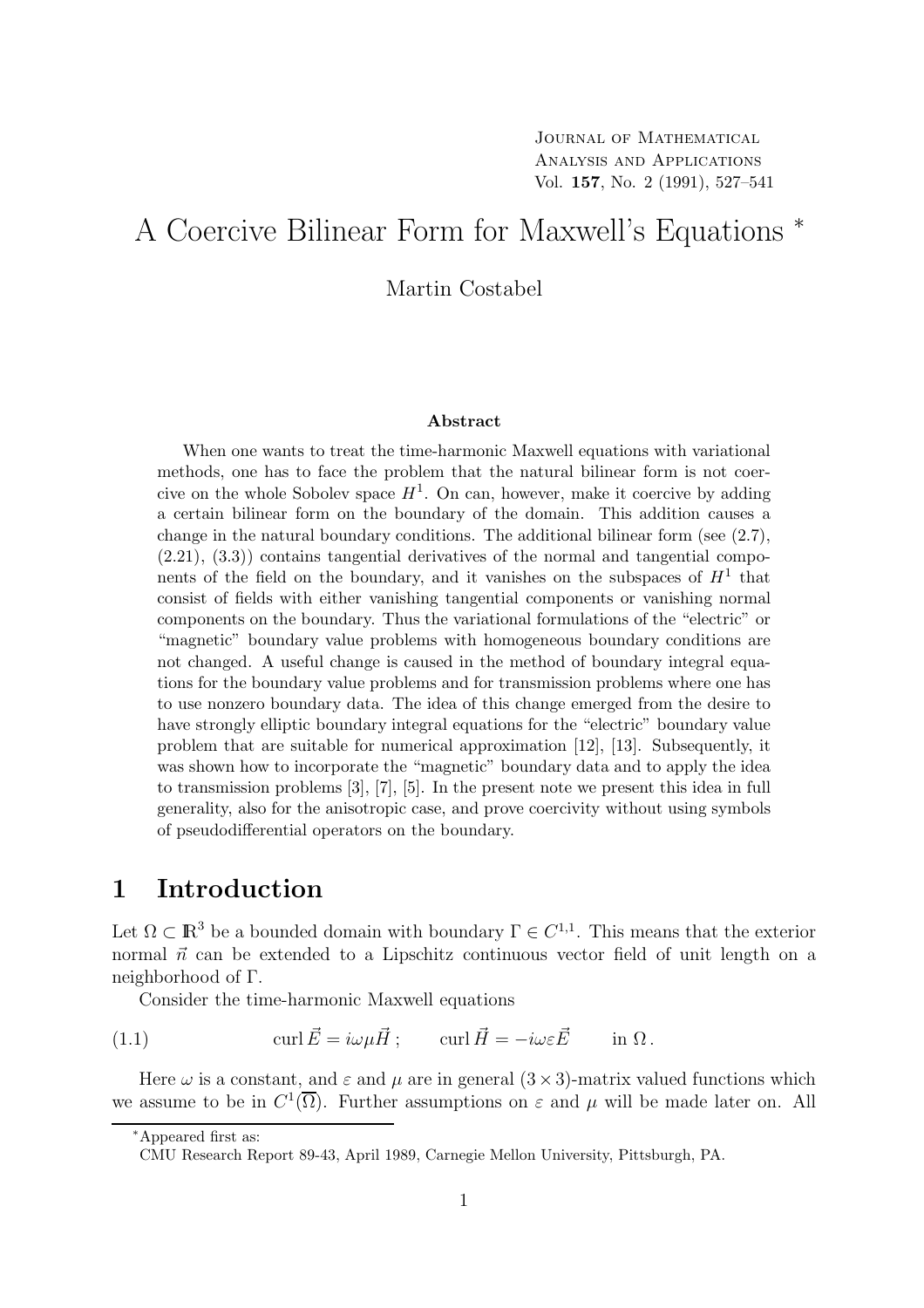functions are complex-valued. The electric field  $\vec{E}$  satisfies the second order equation

(1.2) 
$$
\operatorname{curl} \alpha \operatorname{curl} \vec{E} - \omega^2 \varepsilon \vec{E} = 0 \quad \text{in } \Omega,
$$

where  $\alpha = \mu^{-1}$ . Since also (1.3)  $\operatorname{div} \varepsilon \vec{E} = 0$  in  $\Omega$ 

holds,  $\vec{E}$  satisfies

(1.4) 
$$
P\vec{E} - \omega^2 \varepsilon \vec{E} := \operatorname{curl} \alpha \operatorname{curl} \vec{E} - \varepsilon^* \operatorname{grad}(s \operatorname{div} \varepsilon \vec{E}) - \omega^2 \varepsilon \vec{E} = 0 \quad \text{in } \Omega,
$$

where  $\varepsilon^*$  is the adjoint of  $\varepsilon$ , and  $s \in C^1(\overline{\Omega})$  is an arbitrary function.

The natural bilinear form associated with the second order elliptic system (1.4) is

(1.5) 
$$
a_0(\vec{E}, \vec{F}) := \int_{\Omega} \left\{ (\alpha \operatorname{curl} \vec{E}) \cdot \overline{\operatorname{curl} \vec{F}} + s(\operatorname{div} \varepsilon \vec{E}) (\overline{\operatorname{div} \varepsilon \vec{F}}) \right\} dx.
$$

Let us denote the  $L^2(\Omega)$  inner product by  $(\cdot, \cdot)$ , for scalar as well as for vector functions:

$$
(\vec{E}, \vec{F}) := \int_{\Omega} \vec{E}(x) \cdot \overline{\vec{F}(x)} dx.
$$

By  $\langle \cdot, \cdot \rangle$  we denote the  $L^2(\Gamma)$  inner product

$$
\langle u, v \rangle := \int_{\Gamma} u \overline{v} \, ds \, ,
$$

where  $ds$  is the surface measure on  $\Gamma$ .

Green's formulas are

(1.6) 
$$
(\operatorname{curl} \vec{u}, \vec{v}) - (\vec{u}, \operatorname{curl} \vec{v}) = \langle \vec{n} \times \vec{u}, \vec{v} \rangle
$$

(1.7) 
$$
(\text{div }\vec{u}, \varphi) + (\vec{u}, \text{grad }\varphi) = \langle \vec{n} \cdot \vec{u}, \varphi \rangle
$$

Thus the bilinear form  $a_0$  is related to the differential operator P by

(1.8) 
$$
a_0(\vec{E}, \vec{F}) = (P\vec{E}, \vec{F}) - \langle \vec{n} \times (\alpha \operatorname{curl} \vec{E}), \vec{F} \rangle + \langle s \operatorname{div} \varepsilon \vec{E}, \vec{n} \cdot \varepsilon \vec{F} \rangle.
$$

This leads to the well-known (see e.g., [9], [14]) weak formulations of the standard boundary value problems for the operator P: Let

(1.9) 
$$
X := \left\{ \vec{E} \in H^1(\Omega) \mid \vec{n} \times \vec{E} = 0 \text{ on } \Gamma \right\},
$$

(1.10) 
$$
Y := \left\{ \vec{E} \in H^1(\Omega) \mid \vec{n} \cdot \varepsilon \vec{E} = 0 \text{ on } \Gamma \right\}.
$$

Then for  $\vec{f} \in L^2(\Omega)$ , the weak form of the "electric" boundary value problem

(1.11) 
$$
P\vec{E} = \vec{f} \quad \text{in } \Omega; \qquad \vec{n} \times \vec{E} = 0 \quad \text{on } \Gamma
$$

is: Find  $\vec{E} \in X$  such that

(1.12) 
$$
a_0(\vec{E}, \vec{F}) = (\vec{f}, \vec{F})
$$
 for all  $\vec{F} \in X$ .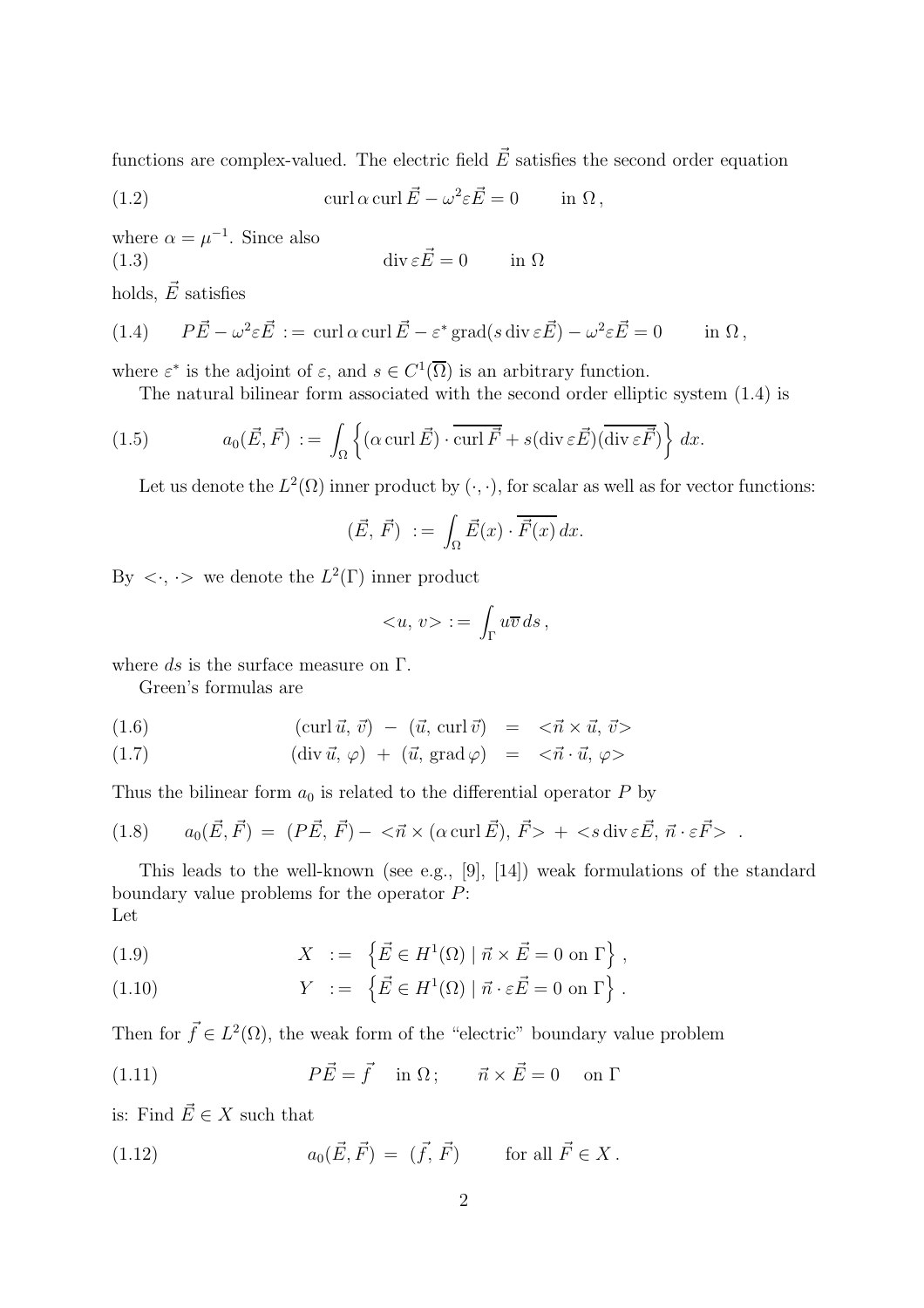From (1.8), we see that then  $\vec{E}$  satisfies in the weak sense the natural boundary condition

(1.13) 
$$
\operatorname{div} \varepsilon \vec{E} = 0 \qquad \text{on } \Gamma.
$$

Similarly, the "magnetic" boundary value problem

(1.14) 
$$
P\vec{E} = \vec{f} \quad \text{in } \Omega; \qquad \vec{n} \cdot \varepsilon \vec{E} = 0 \quad \text{on } \Gamma
$$

has the weak formulation: Find  $\vec{E} \in Y$  such that

(1.15) 
$$
a_0(\vec{E}, \vec{F}) = (\vec{f}, \vec{F})
$$
 for all  $\vec{F} \in Y$ .

The natural boundary condition is

(1.16) 
$$
\vec{n} \times (\alpha \operatorname{curl} \vec{E}) = 0 \quad \text{on } \Gamma.
$$

It is well known (see [9], [11]) that, under suitable hypotheses on  $\varepsilon$ ,  $\mu$  and s, the bilinear form  $a_0$  is coercive on both subspaces X and Y of  $H^1(\Omega)$ . Thus both boundary value problems can be numerically approximated using finite element methods. Also the spectral theory for strongly elliptic boundary value problems is available and can be used for the analysis of the corresponding time-dependent problems.

The bilinear form  $a_0$  is, however, not coercive on the whole space  $H^1(\Omega)$ . This causes problems, e.g., if the boundary value problems are to be solved by boundary element methods (see [12], [13], [1], [2]), or if corresponding transmission problems are studied [7].

The boundary integral equations of the first kind studied in [12], [13], [1], [2] are an elliptic system of pseudodifferential equations which, due to the non-coercivity of  $a_0$ , is not strongly elliptic. In [1], [2], the problem was therefore treated as a saddle-point problem and a mixed finite element method for its solution was devised. In [12], [13], it was found that the system can be transformed into a strongly elliptic system which is then treatable by ordinary finite element methods. This transformation corresponds to a change in the natural boundary condition (1.13). This together with an analogous change in the other natural boundary condition (1.16) was shown in [3] for the case  $\varepsilon = \mu = s = 1$  to correspond to a change in the bilinear form  $a_0$  which makes it coercive over all of  $H^1(\Omega)$ .

Transmission problems in a more general, but isotropic case, are studied in [7] by boundary integral equation methods and in [5] for inhomogeneous problems by a coupling of boundary integral equation and finite element methods. In [7], the strong ellipticity of the system of pseudodifferential operators is proved by computing their principal symbols.

In this paper, we prove the coercivity (strong ellipticity, Gårding's inequality) for the modified bilinear form in the general case just by using Green's formula. Thus we need less regularity for the boundary  $\Gamma$  than in [7]. There is even a result for polyhedra and piecewise  $C^{1,1}$  boundaries.

In section 2, we begin with the simplest case  $\varepsilon = \mu = s = 1$  and generalize this then to physically more meaningful isotropic homogeneous cases.

In section 3, we treat the anisotropic inhomogeneous case.

In section 4, we show corresponding results for piecewise smooth boundaries.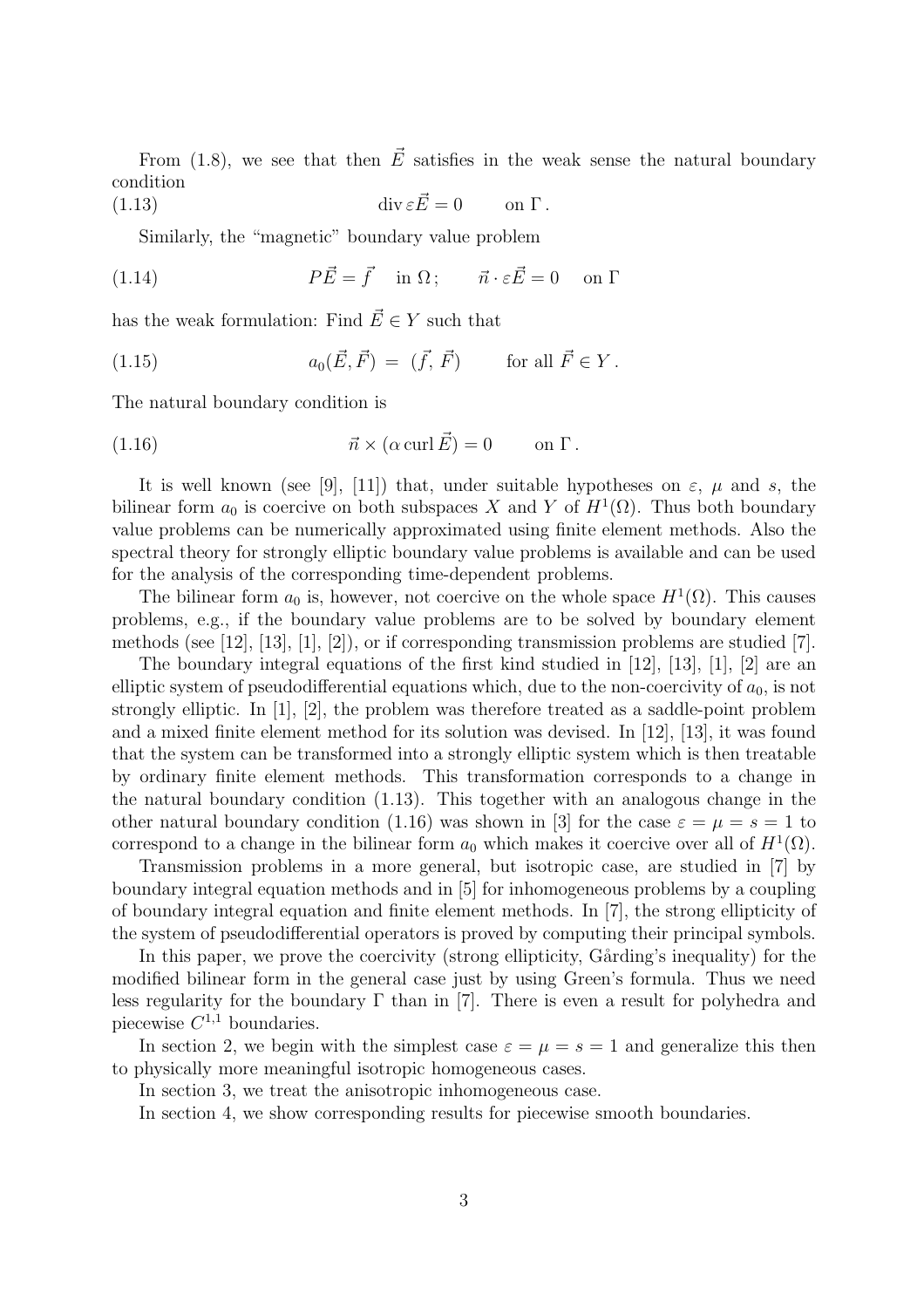#### 2 The isotropic case

We will need the following notations:

For a vector field  $\vec{u}$  defined on Γ or on a neighborhood of Γ, the tangential and normal components are

$$
(2.1) \qquad \qquad \vec{u}_{\top} := -\vec{n} \times (\vec{n} \times \vec{u}) = \vec{u} - u_n \vec{n} \, ; \qquad u_n := \vec{n} \cdot \vec{u} \, .
$$

Here  $\vec{n}$  is the unique extension of the exterior normal vector field on  $\Gamma$  to a neighborhood of Γ as a Lipschitz continuous vector field of unit length (Recall that we assume  $\Gamma \in C^{1,1}$  unless stated otherwise). It follows that

(2.2) 
$$
\operatorname{curl} \vec{n} \equiv \partial_n \vec{n} \equiv 0.
$$

We need the surface divergence div<sub>⊤</sub>  $\vec{u}_\perp$  on  $\Gamma$  which we define as follows

(2.3) 
$$
\operatorname{div}_{\top} \vec{u}_{\top} := \operatorname{div} \vec{u}_{\top} = \operatorname{div} \vec{u} - u_n \operatorname{div} \vec{n} - \partial_n u_n = \operatorname{div} \vec{u} - \vec{n} \cdot (\partial_n \vec{u}) - u_n \operatorname{div} \vec{n}.
$$

A little vector analysis together with (2.2) shows that

(2.4) 
$$
\operatorname{div}_{\top} \vec{u}_{\top} = \vec{n} \cdot \operatorname{curl}(\vec{n} \times \vec{u}).
$$

From Green's formulas (1.6), (1.7) we obtain for  $\varphi$  supported in a small neighborhood of Γ

$$
\langle \operatorname{div}_{\top} \vec{u}_{\top}, \varphi \rangle = \langle \vec{n} \cdot \operatorname{curl}(\vec{n} \times \vec{u}), \varphi \rangle
$$
  
(2.5) 
$$
= (\operatorname{curl}(\vec{n} \times \vec{u}), \operatorname{grad} \varphi) = -\langle \vec{u}_{\top}, \operatorname{grad}_{\top} \varphi \rangle.
$$

This formula shows that the mapping  $\vec{u} \mapsto \text{div}_{\top} \vec{u}_{\top} \Big|_{\Gamma}$  can be extended from smooth functions  $\vec{u}$  to  $\vec{u} \in H^1(\Omega)$ , defining a continuous mapping :  $H^1(\Omega) \to H^{-1/2}(\Gamma)$ .

Similarly, the mapping  $\varphi \mapsto \text{grad}_{\top} \varphi \Big|_{\Gamma}$  is continuous from  $H^1(\Omega)$  to  $H^{-1/2}(\Gamma)$ . The brackets  $\langle \cdot, \cdot \rangle$  then denote the natural duality between  $H^{-1/2}(\Gamma)$  and  $H^{1/2}(\Gamma)$ . We use the usual Sobolev spaces on  $\Omega$  and  $\Gamma$  (see e.g. [9]), and we use the same notation for spaces of vector-valued functions. Thus, e.g.,

(2.6) 
$$
\|\vec{u}\|_{H^1(\Omega)}^2 = (\text{grad }\vec{u}, \text{ grad }\vec{u}) + (\vec{u}, \vec{u}) = \int_{\Omega} \left\{ \sum_{j,k=1}^3 |\partial_j u_k|^2 + \sum_{j=1}^3 |u_j|^2 \right\} dx.
$$

**Theorem 2.1** Define  $a_1(\vec{u}, \vec{v})$  by

(2.7) 
$$
a_1(\vec{u}, \vec{v}) := (\text{curl } \vec{u}, \text{curl } \vec{v}) + (\text{div } \vec{u}, \text{div } \vec{v}) + \langle \text{grad}_{\top} u_n, \vec{v}_{\top} \rangle - \langle \text{div}_{\top} \vec{u}_{\top}, v_n \rangle.
$$

Then  $a_1$  is coercive over  $H^1(\Omega)$ , i.e., there exist constants  $\gamma > 0$  and c such that

(2.8) 
$$
\text{Re } a_1(\vec{u}, \vec{u}) \ge \gamma ||\vec{u}||^2_{H^1(\Omega)} - c ||\vec{u}||^2_{L^2(\Omega)} \quad \text{for all } \vec{u} \in H^1(\Omega).
$$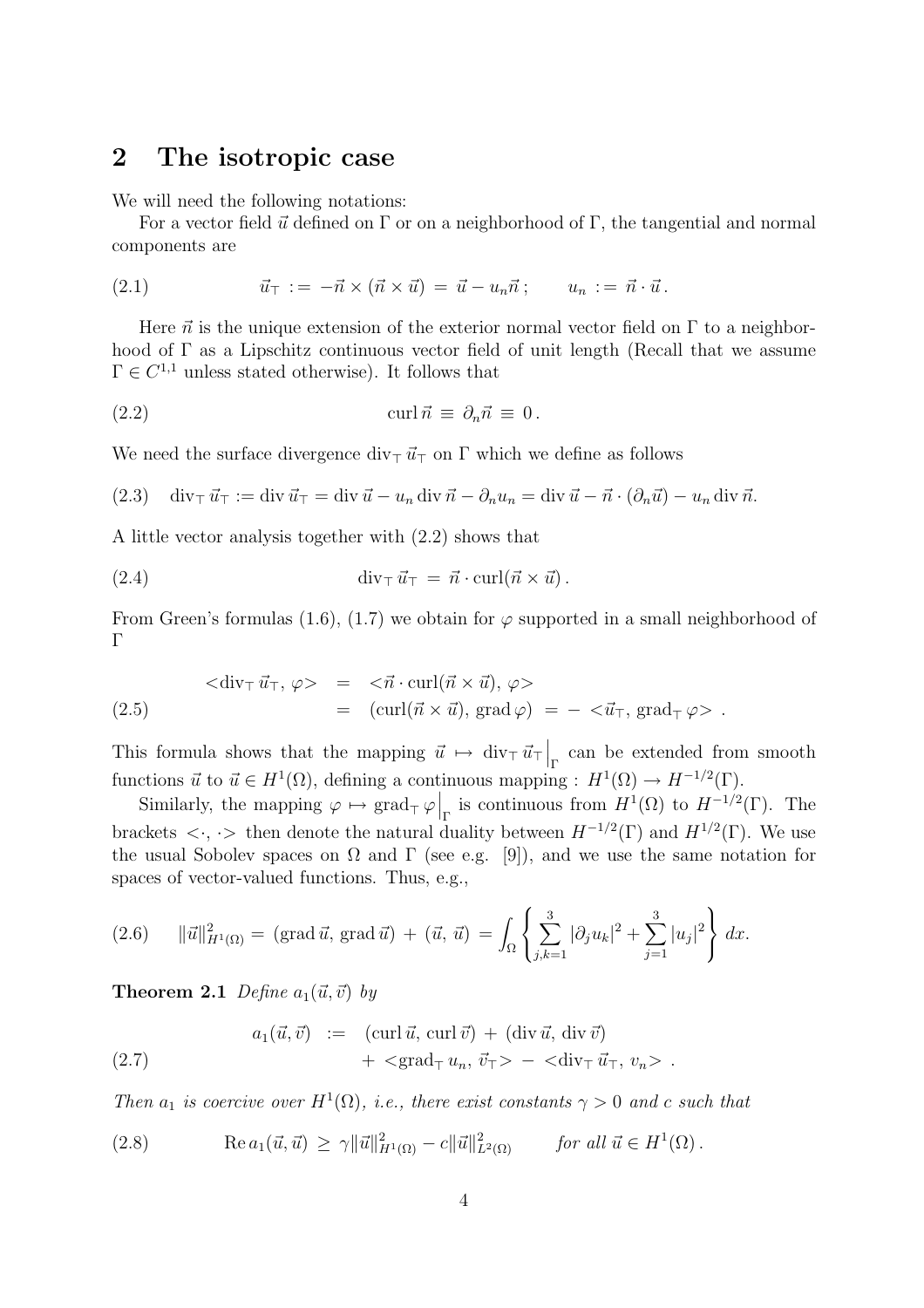**Proof.** Since  $a_1$  is continuous on  $H^1(\Omega)$  and  $C^{\infty}(\overline{\Omega})$  is dense in  $H^1(\Omega)$ , we need to show  $(2.8)$  only for smooth  $\vec{u}$ .

From the formula

$$
grad(\vec{a} \cdot \vec{b}) = \vec{a} \times curl \vec{b} + \vec{b} \times curl \vec{a} + (\vec{a} \cdot grad)\vec{b} + (\vec{b} \cdot grad)\vec{a}
$$

together with (2.2) it follows that

(2.9) 
$$
\operatorname{grad} u_n = \vec{n} \times \operatorname{curl} \vec{u} + \partial_n \vec{u} + (\vec{u} \cdot \operatorname{grad}) \vec{n}.
$$

Now we apply Green's formula (1.8)

 $(\operatorname{curl} \vec{u}, \operatorname{curl} \vec{v}) + (\operatorname{div} \vec{u}, \operatorname{div} \vec{v}) = (-\Delta \vec{u}, \vec{v}) - \langle \vec{n} \times \operatorname{curl} \vec{u}, \vec{v}_T \rangle + \langle \operatorname{div} \vec{u}, v_n \rangle$ to  $a_1$  and obtain

 $a_1(\vec{u}, \vec{v}) = (-\Delta \vec{u}, \vec{v}) - \langle \vec{n} \times \text{curl } \vec{u} - \text{grad}_{\top} u_n, \vec{v}_{\top} \rangle + \langle \text{div } \vec{u} - \text{div}_{\top} \vec{u}_{\top}, v_n \rangle$ . With (2.3) and (2.9) this reduces to

$$
a_1(\vec{u}, \vec{v}) = (-\Delta \vec{u}, \vec{v}) + <\partial_n \vec{u} + (\vec{u} \cdot \text{grad})\vec{n}, \vec{v}_T> + <\vec{n} \cdot \partial_n \vec{u} + u_n \text{ div } \vec{n}, v_n>
$$
  
(2.10) =  $(-\Delta \vec{u}, \vec{v}) + <\partial_n \vec{u}, \vec{v}> +b(\vec{u}, \vec{v})$ 

with

(2.11)  $b(\vec{u}, \vec{v}) = \langle (\vec{u}_{\top} \cdot \text{grad})\vec{n} + u_n(\text{div } \vec{n})\vec{n}, \vec{v} \rangle$ .

Now we apply Green's formula for the Laplace operator

(2.12) 
$$
(-\Delta \vec{u}, \vec{v}) = (\text{grad } \vec{u}, \text{grad } \vec{v}) - <\partial_n \vec{u}, \vec{v}>
$$

and obtain

(2.13) 
$$
a_1(\vec{u}, \vec{v}) = (\text{grad }\vec{u}, \text{grad }\vec{v}) + b(\vec{u}, \vec{v}).
$$

From the Lipschitz continuity of  $\vec{n}$  we obtain an estimate

(2.14) 
$$
|b(\vec{u}, \vec{v})| \leq C ||\vec{u}||_{L^2(\Gamma)} \cdot ||\vec{v}||_{L^2(\Gamma)},
$$

where C is determined by an upper bound for the derivatives of  $\vec{n}$  on  $\Gamma$ . The trace lemma implies with (2.14)

$$
|b(\vec{u}, \vec{u})| \leq C ||\vec{u}||^2_{H^s(\Omega)}
$$

for any  $s > 1/2$ . It follows that for every  $\eta > 0$  there is a  $C_{\eta}$  with

(2.15) 
$$
|b(\vec{u}, \vec{u})| \leq \eta \|\vec{u}\|_{H^1(\Omega)}^2 - C_{\eta} \|\vec{u}\|_{L^2(\Omega)}^2.
$$

This gives with (2.13)

Re 
$$
a_1(\vec{u}, \vec{u}) \ge (1 - \eta) ||\vec{u}||^2_{H^1(\Omega)} - (1 + C_\eta) ||\vec{u}||^2_{L^2(\Omega)}
$$
.

П

The following well-known result is an easy consequence of Theorem 2.1.

**Corollary 2.2** The bilinear form  $(\text{curl } \vec{u}, \text{curl } \vec{v}) + (\text{div } \vec{u}, \text{div } \vec{v})$  is coercive on the subspaces X and Y (see (1.9), (1.10)) of  $H^1(\Omega)$ .

**Proof.** From the definition  $(2.7)$  it follows immediately that the two boundary terms in  $a_1(\vec{u}, \vec{v})$  vanish if either  $u_n = v_n = 0$  or  $\vec{u}_{\perp} = \vec{v}_{\perp} = 0$  holds on Γ. Thus

$$
a_1(\vec{u}, \vec{u}) = || \operatorname{curl} \vec{u} ||_{L^2(\Omega)}^2 + || \operatorname{div} \vec{u} ||_{L^2(\Omega)}^2 \quad \text{for all } \vec{u} \in X \cup Y.
$$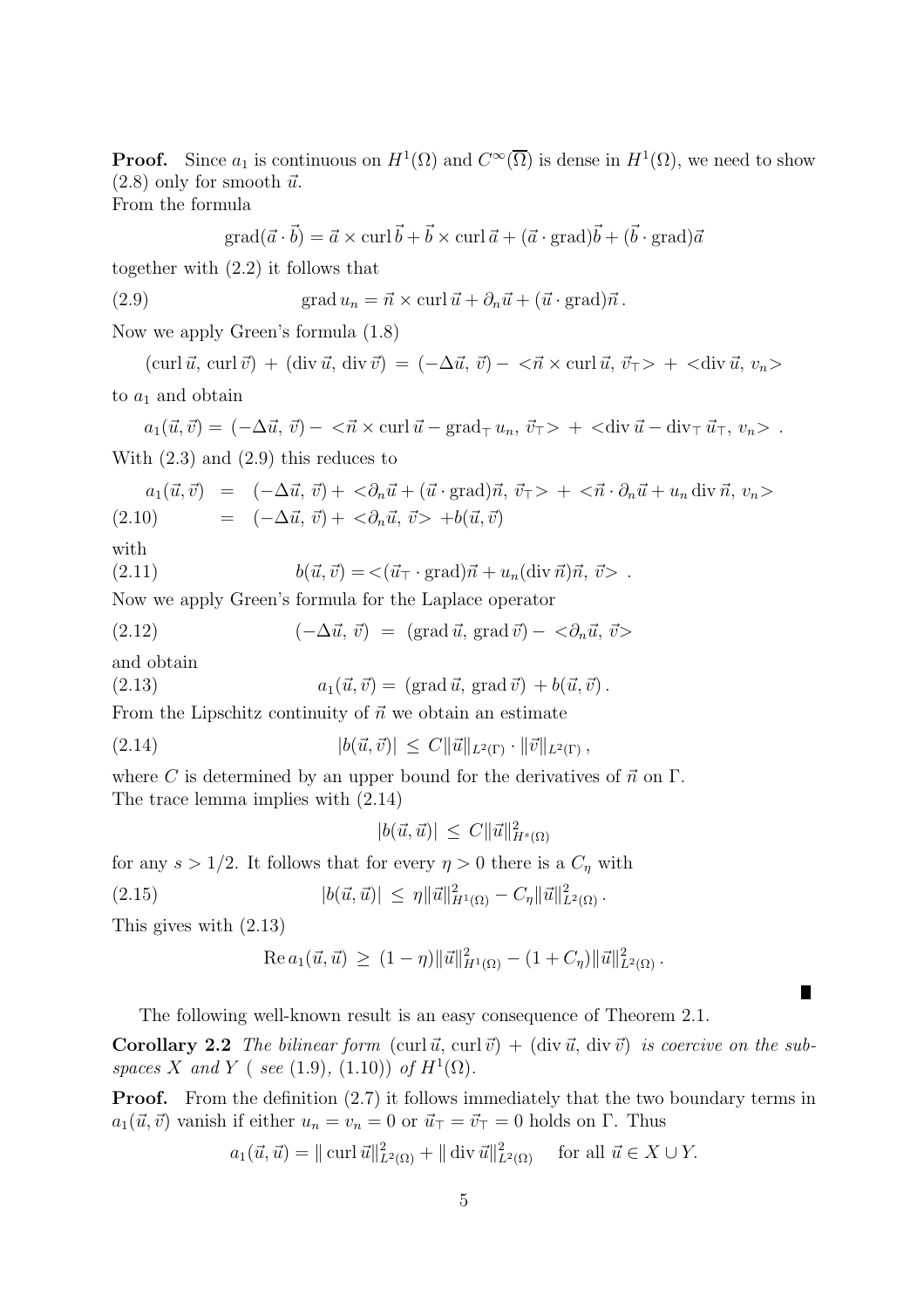**Remark 2.3** The bilinear form  $a_1$  provides weak formulations of the following two boundary value problems:

П

Let  $\vec{f} \in L^2(\Omega)$ ,  $\rho \in H^{-1/2}(\Gamma)$  and  $\vec{\psi}_{\top} \in H^{-1/2}(\Gamma)$  be given. Then the condition

(2.16) 
$$
a_1(\vec{u}, \vec{v}) = (\vec{f}, \vec{v}) + \langle \rho, v_n \rangle \quad \text{for all } \vec{v} \in X
$$

is the weak form of the boundary value problem

(2.17) 
$$
-\Delta \vec{u} = \vec{f} \quad \text{in } \Omega \, ; \qquad \text{div } \vec{u} - \text{div}_{\top} \vec{u}_{\top} = \rho \quad \text{on } \Gamma \, .
$$

The condition

(2.18)  $a_1(\vec{u}, \vec{v}) = (\vec{f}, \vec{v}) + \langle \vec{\psi}_{\top}, \vec{v}_{\top} \rangle$  for all  $\vec{v} \in Y$ 

is the weak form of the boundary value problem

(2.19) 
$$
-\Delta \vec{u} = \vec{f} \quad \text{in } \Omega \, ; \qquad -\vec{n} \times \text{curl } \vec{u} + \text{grad}_{\top} u_n = \vec{\psi}_{\top} \quad \text{on } \Gamma \, .
$$

We see that the boundary terms in  $(2.7)$  correspond to a change in the natural boundary conditions. Thus the set of "Cauchy data"

$$
(\vec{u}_{\top}, u_n, -\vec{n} \times \text{curl } \vec{u}, \text{div } \vec{u})
$$

is replaced by the equivalent set

$$
(\vec{u}_{\top}, u_n, -\vec{n} \times \text{curl } \vec{u} + \text{grad}_{\top} u_n, \text{ div } \vec{u} - \text{div}_{\top} \vec{u}_{\top}).
$$

Of course, this change is only seen if (2.17) and (2.19) are completed by the addition of inhomogeneous stable boundary conditions. On the spaces defined by homogeneous stable boundary conditions, i.e.,  $X$  for  $(2.17)$  and  $Y$  for  $(2.19)$ , one obtains the familiar form of the "electric" and "magnetic" boundary value problems, respectively.

Now we generalize Theorem 2.1 in several steps.

First we note that  $a_1(\vec{u}, \vec{v})$  is actually hermitian: According to (2.5) we have

 $a_1({\vec u},{\vec v}) = (\text{curl }{\vec u},~\text{curl }{\vec v}) + (\text{div }{\vec u},~\text{div }{\vec v}) + <\text{grad}_{\top} u_n, ~{\vec v}_{\top}> + <{\vec u}_{\top}, ~\text{grad}_{\top} v_n> ,$ 

hence for  $\vec{u} = \vec{v}$ ,  $a_1$  is real:

$$
(2.20) \t a_1(\vec{u}, \vec{u}) = || \operatorname{curl} \vec{u} ||_{L^2(\Omega)}^2 + || \operatorname{div} \vec{u} ||_{L^2(\Omega)}^2 + 2 \operatorname{Re} < \operatorname{grad}_{\mathsf{T}} u_n, \vec{v}_{\mathsf{T}} > .
$$

**Theorem 2.4** Let  $\alpha, \beta \in \mathbb{C}$ ,  $\theta_1, \theta_2 \in \mathbb{R}$  be such that

$$
0 < \theta_1 + \theta_2 \le 2 \min\{\text{Re}\,\alpha, \text{Re}\,\beta\}.
$$

Let  $a_2(\vec{u}, \vec{v})$  be defined by

(2.21) 
$$
a_2(\vec{u}, \vec{v}) := \alpha (\text{curl } \vec{u}, \text{curl } \vec{v}) + \beta (\text{div } \vec{u}, \text{div } \vec{v}) + \theta_1 < \text{grad}_{\top} u_n, \vec{v}_{\top} > -\theta_2 < \text{div}_{\top} \vec{u}_{\top}, v_n > .
$$

Then  $a_2$  is coercive over  $H^1(\Omega)$ .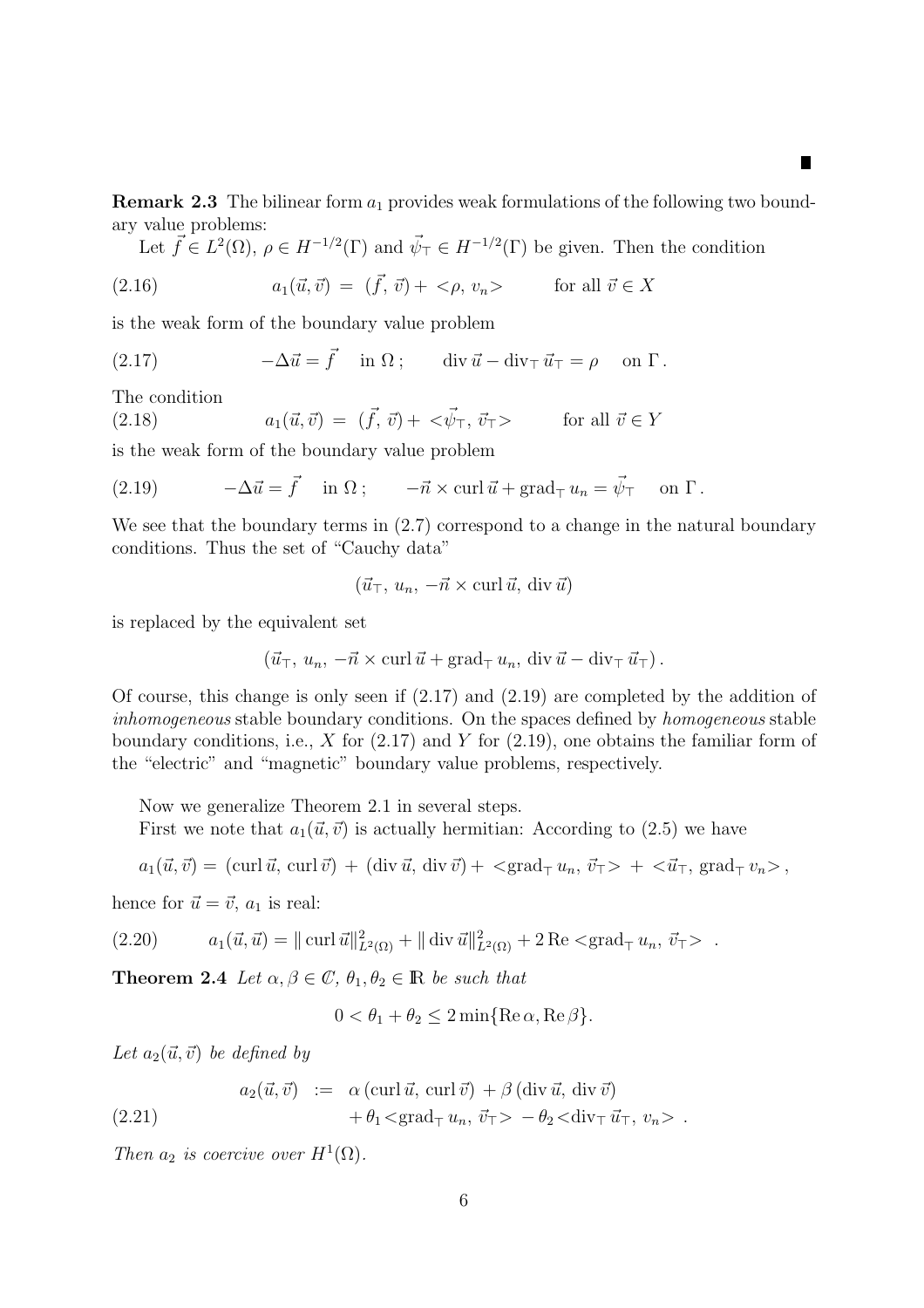**Proof.** The boundary terms in  $a_2$  give

 $\text{Re}(\theta_1 \langle \text{grad}_{\top} u_n, \vec{u}_{\top} \rangle + \theta_2 \langle \vec{u}_{\top}, \text{grad}_{\top} u_n \rangle) = (\theta_1 + \theta_2) \text{Re} \langle \text{grad}_{\top} u_n, \vec{u}_{\top} \rangle.$ Thus with  $\theta := (\theta_1 + \theta_2)/2$  we have

Re 
$$
a_2(\vec{u}, \vec{u})
$$
 =  $(\text{Re }\alpha - \theta) || \text{ curl } \vec{u}||^2_{L^2(\Omega)} + (\text{Re }\beta - \theta) || \text{ div } \vec{u}||^2_{L^2(\Omega)} + \theta a_1(\vec{u}, \vec{u})$   
\n $\geq \theta \text{Re } a_1(\vec{u}, \vec{u}),$ 

and the assertion follows from Theorem 2.1.

Now we can treat the isotropic homogeneous case of Maxwell's equations. Thus assume that  $\alpha, \varepsilon$ , s are scalar constants and there exists  $\theta$  such that  $\theta \varepsilon \in \mathbb{R}$  and

(2.22) 
$$
0 < \theta \varepsilon \le \min\{\text{Re}\,\alpha,\text{Re}\,s|\varepsilon|^2\}.
$$

Then with  $\beta = s|\varepsilon|^2$  and  $\theta_1 = \theta_2 = \theta\varepsilon$  we can write  $a_2$  as

(2.23) 
$$
a_2(\vec{u}, \vec{v}) := (\alpha \operatorname{curl} \vec{u}, \operatorname{curl} \vec{v}) + (s \operatorname{div} \varepsilon \vec{u}, \operatorname{div} \varepsilon \vec{v}) + < \theta \operatorname{grad}_{\top} \varepsilon u_n, \vec{v}_{\top} > - < \operatorname{div}_{\top} \vec{u}_{\top}, \theta \varepsilon v_n > .
$$

Again, on the subspaces X and Y, the boundary terms in  $a_2$  vanish. If

(2.24) 
$$
(\vec{u}_{\top}, \varepsilon u_n, -\alpha \vec{n} \times \text{curl } \vec{u}, s \text{ div } \varepsilon \vec{u})
$$

are the natural Cauchy data corresponding to the bilinear form  $a_0$  (see (1.5)), then the addition of the boundary terms to  $a_2$  in (2.23) can be interpreted as a change to the set of Cauchy data

(2.25) 
$$
(\vec{u}_{\top}, \theta \varepsilon u_n, -\alpha \vec{n} \times \text{curl } \vec{u} + \theta \text{ grad}_{\top} \varepsilon u_n, \frac{s}{\theta} \text{ div } \varepsilon \vec{u} - \text{div}_{\top} \vec{u}_{\top}).
$$

In [7], the case  $\alpha = s|\varepsilon|^2$  was considered. In this case, the operator P (see (1.4)) is the scalar operator  $-\alpha\Delta$ . The Cauchy data (2.25) correspond to [7, (5.8)], and the coercivity under the condition (2.22) is shown there using symbols of pseudodifferential operators on the boundary  $\Gamma$ (see [7, (5.13)]).

The strong ellipticity of the system of boundary integral equations discussed in [7] can be inferred from Theorem 2.4 using the general theory of strongly elliptic transmission problems presented in [7, Section 2].

In Theorem 2.4, the possibility of complex constants  $\alpha$  and  $\varepsilon$  was emphasized in order to include the important case of a perfect conductor. There  $\alpha > 0$  and  $\varepsilon = i\sigma/\omega$ , where  $\sigma > 0$  is the conductivity. According to (2.22), we obtain a coercive bilinear form  $a_2$  if we choose  $\theta = -i\tau$  with  $0 < \tau \leq \alpha/|\varepsilon|$  and  $s = \alpha/|\varepsilon|^2$ .

Another consequence of Theorem 2.4 is the possibility of solving the boundary value problems involving the Cauchy data (2.25) by boundary element methods using boundary integral equations of the first kind [8].

Finally, one can use the coercive bilinear form  $a_2$  for the numerical solution of an interface problem by a coupling of finite element and boundary element methods as explained in [4], [5], [6].

In all these cases, the set of Cauchy data determining the boundary conditions is not uniquely given by the bilinear form  $a_2$ . If  $(\vec{w}_\perp, w_n, \vec{\psi}_\perp, \psi_n)$  are the Cauchy data for  $\vec{u}$ ,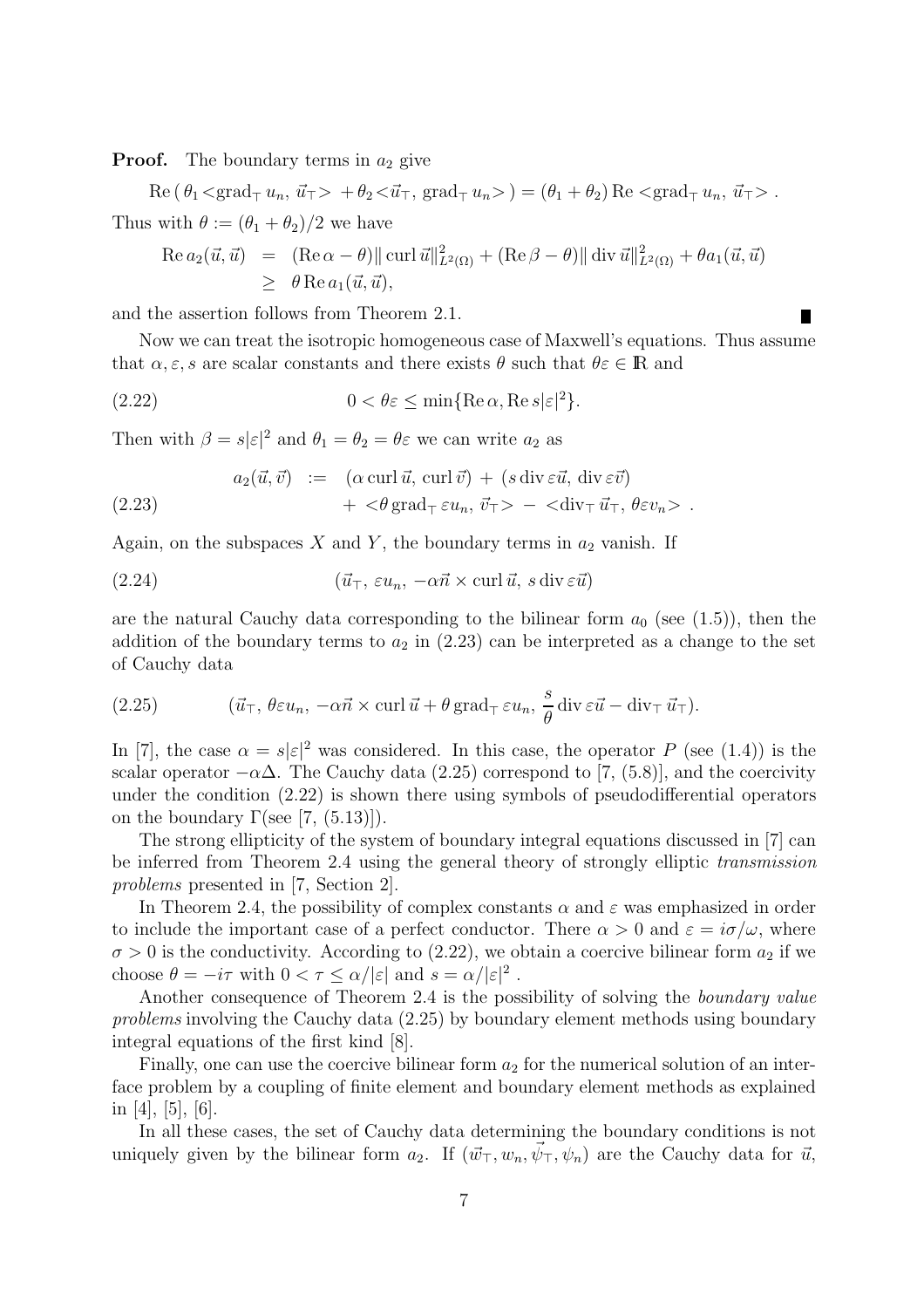where  $\vec{w}$  corresponds to stable and  $\vec{\psi}$  to unstable (natural) boundary conditions, then the condition is

(2.26)  $a_2(\vec{u}^1, \vec{u}^2) = (P\vec{u}^1, \vec{u}^2) + \langle \vec{\psi}^1_\top, \vec{w}^2_\top \rangle + \langle \psi^1_n, w^2_n \rangle$ .

Thus instead of (2.25), we can also choose (with  $\theta_1 + \theta_2 = \theta$ )

$$
(\vec{u}_{\top}, \varepsilon u_n, -\alpha \vec{n} \times \text{curl } \vec{u} + \theta_1 \text{grad}_{\top} \varepsilon u_n, s \text{ div } \varepsilon \vec{u} - \theta_2 \text{ div}_{\top} \vec{u}_{\top}).
$$

In any case, the mapping from the standard Cauchy data to the changed Cauchy data as well as the inverse mapping are given by tangential differential operators.

#### 3 The anisotropic case

The anisotropic case of Theorem 2.1 requires a new proof which then will also include the isotropic but inhomogeneous case. The proof follows [11] where the coercivity of the bilinear form  $a_0$  on the space X is shown.

We make the following assumptions:

 $\varepsilon$  and  $\mu$  are selfadjoint positive definite  $(3 \times 3)$  matrix functions in  $C^1(\overline{\Omega})$ ;  $\varepsilon$  is real (the case of nonreal  $\varepsilon$  is left as an exercise for the reader);  $s \in C^1(\overline{\Omega})$  is a scalar realvalued function, and there exist positive constants  $\alpha_1, \varepsilon_1, s_1$  such that with  $\alpha = \mu^{-1}$  and  $\kappa = \varepsilon^{-1} \det \varepsilon$  there holds for all  $x \in \overline{\Omega}$ ,  $\xi \in \mathbb{C}^3$ 

(3.1) 
$$
\frac{\overline{\xi} \cdot \alpha(x)\xi}{\overline{\xi} \cdot \alpha(x)\xi} \geq \frac{\alpha_1 |\xi|^2}{\xi \cdot \kappa(x)\xi}; \qquad \frac{\overline{\xi} \cdot \varepsilon(x)\xi}{\xi(x)} \geq \varepsilon_1 |\xi|^2,
$$

For a vector field  $\vec{u}$  we define the tangential vector field

(3.2) 
$$
\vec{u}_{\varepsilon} := \frac{-s}{\vec{n} \cdot \varepsilon \vec{n}} \,\vec{n} \times (\kappa(\vec{n} \times \vec{u})).
$$

We see that  $\vec{u}_{\varepsilon}|_{\Gamma} = 0$  holds if and only if  $\vec{u}_{\tau}|_{\Gamma} = 0$  holds. Thus the space X could be defined in terms of  $\vec{u}_{\varepsilon}$  instead of  $\vec{u}_{\tau}$ . For scalar  $\varepsilon$ , we have  $\vec{u}_{\varepsilon} = s \varepsilon \vec{u}_{\tau}$ .

Instead of the normal component  $u_n = \vec{n} \cdot \vec{u}$ , we need here the conormal component  $\vec{n} \cdot \varepsilon \vec{u}$ , and we define the space Y as in (1.10).

**Theorem 3.1** Let  $a_3(\vec{u}, \vec{v})$  be defined by

(3.3) 
$$
a_3(\vec{u}, \vec{v}) := (\alpha \operatorname{curl} \vec{u}, \operatorname{curl} \vec{v}) + (s \operatorname{div} \varepsilon \vec{u}, \operatorname{div} \varepsilon \vec{v}) + \langle \operatorname{grad}_{\top}(\vec{n} \cdot \varepsilon \vec{u}), \vec{v}_{\varepsilon} \rangle - \langle \operatorname{div}_{\top} \vec{u}_{\varepsilon}, \vec{n} \cdot \varepsilon \vec{v} \rangle.
$$

Then  $a_3$  is coercive over  $H^1(\Omega)$ .

**Proof.** Let  $a_0$  be defined as in (1.5). Then, according to (1.8) and (3.1), we have

(3.4) 
$$
\operatorname{Re} a_0(\vec{u}, \vec{u}) \geq \operatorname{Re} (s\kappa \operatorname{curl} \vec{u}, \operatorname{curl} \vec{u}) + (s \operatorname{div} \varepsilon \vec{u}, \operatorname{div} \vec{u})
$$

$$
= \operatorname{Re} (\operatorname{curl} s\kappa \operatorname{curl} \vec{u} - \varepsilon \operatorname{grad} s \operatorname{div} \varepsilon \vec{u}, \vec{u})
$$

$$
+ \operatorname{Re} \langle -s\vec{n} \times (\kappa \operatorname{curl} \vec{u}), \vec{u} \rangle + \operatorname{Re} \langle s \operatorname{div} \vec{e} \vec{u}, \vec{n} \cdot \vec{e} \vec{u} \rangle .
$$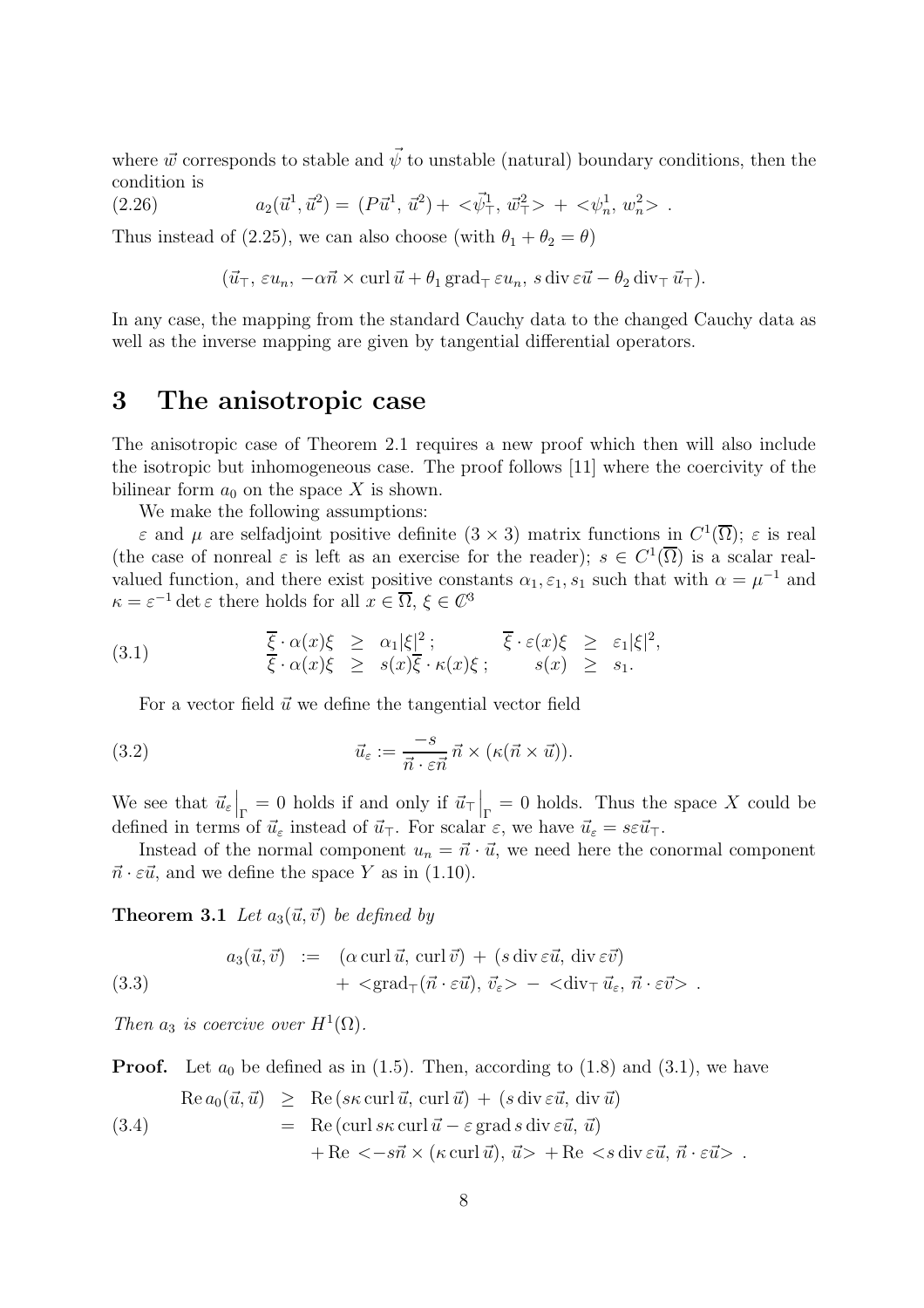Now we use the formula (see [11])

(3.5)  $\kappa(\vec{a} \times \vec{b}) = (\varepsilon \vec{a}) \times (\varepsilon \vec{b}).$ 

This implies

(3.6) 
$$
s \operatorname{curl} \kappa \operatorname{curl} \vec{u} = \varepsilon \operatorname{grad}(s \operatorname{div} \varepsilon \vec{u}) - s(\operatorname{div} \varepsilon \operatorname{grad})(\varepsilon \vec{u}) + d_1(\vec{u}),
$$

where  $d_1(\vec{u})$  contains derivatives of s and  $\varepsilon$ , but only first order derivatives of  $\vec{u}$ , and it is linear in  $\vec{u}$ . We will denote a similar function below by  $d_2(\vec{u})$ . From  $(3.4)$  and  $(3.6)$  we obtain

(3.7) 
$$
\operatorname{Re} a_0(\vec{u}, \vec{u}) \geq \operatorname{Re} (-s(\operatorname{div} \varepsilon \operatorname{grad})\varepsilon \vec{u}, \vec{u}) + \operatorname{Re} (d_1(\vec{u}), \vec{u}) + \operatorname{Re} < -s\vec{n} \times (\kappa \operatorname{curl} \vec{u}), \vec{u} > + \operatorname{Re} < s \operatorname{div} \varepsilon \vec{u}, \vec{n} \cdot \varepsilon \vec{u} > .
$$

Now we use partial integration for the strongly elliptic operator  $-s$  div $\varepsilon$  grad  $\varepsilon$ . For this purpose we need the positive selfadjoint square root  $\delta$  of  $\varepsilon$ :

$$
\delta \in C^1(\overline{\Omega}), \quad \delta^2(x) = \varepsilon(x) \quad \text{ for all } x \in \overline{\Omega}.
$$

Then we have

(3.8) 
$$
(-s(\text{div }\varepsilon \text{ grad})\varepsilon\vec{u}, \vec{u}) = (s\varepsilon \text{ grad }\delta\vec{u}, \text{ grad }\delta\vec{u})
$$
  
 $+(d_2(\vec{u}), \vec{u}) - \langle s(\vec{n} \cdot \varepsilon \text{ grad})\varepsilon\vec{u}, \vec{u} \rangle.$ 

The first term on the right hand side causes the coercivity:

(3.9) Re 
$$
(s \in \text{grad } \delta \vec{u}, \text{ grad } \delta \vec{u}) \geq s_1 \varepsilon_1 (\|\delta \vec{u}\|_{H^1(\Omega)}^2 - \|\delta \vec{u}\|_{L^2(\Omega)}^2),
$$

and there exists  $\gamma_1 > 0$  such that

$$
\|\delta \vec{u}\|_{H^1(\Omega)}^2 \geq \gamma_1 \|\vec{u}\|_{H^1(\Omega)}^2 - c \|\vec{u}\|_{L^2(\Omega)}^2.
$$

The terms  $(d_i(\vec{u}), \vec{u})$  can be estimated by

$$
| (d_j(\vec{u}), \vec{u}) | \leq C ||\vec{u}||_{H^1(\Omega)} \cdot ||\vec{u}||_{L^2(\Omega)} \leq \eta ||\vec{u}||_{H^1(\Omega)}^2 + C_{\eta} ||\vec{u}||_{L^2(\Omega)}^2
$$

for any  $\eta > 0$ . Thus they do not disturb the coercivity. From  $(3.4)$ – $(3.9)$  we obtain

(3.10)  
\n
$$
\operatorname{Re} a_0(\vec{u}, \vec{u}) \geq \gamma \|\vec{u}\|_{H^1(\Omega)}^2 - c \|\vec{u}\|_{L^2(\Omega)}^2 + \operatorname{Re} \{ \langle -s\vec{n} \times (\kappa \operatorname{curl} \vec{u}), \vec{u} \rangle + \langle s \operatorname{div} \vec{e} \vec{u}, \vec{n} \cdot \vec{e} \vec{u} \rangle - \langle s(\vec{n} \cdot \varepsilon \operatorname{grad}) \varepsilon \vec{u}, \vec{u} \rangle \}.
$$

We have to show that the boundary terms on the right hand side of  $(3.10)$  coincide up to compact terms with the negative of the boundary terms in the definition  $(3.3)$  of  $a_3$ . We denote by  $r_1$ ,  $r_2$ , etc., expressions containing derivatives of  $\varepsilon$ , s and  $\vec{n}$ , but no derivatives of  $\vec{u}$ . Then for the terms  $\langle r_i(\vec{u}), \vec{u} \rangle$ , we will have estimates similar to (2.15) above, hence these compact terms will not disturb the validity of Gårding's inequality. From (3.5) above we obtain

(3.11) 
$$
\vec{n} \times (\kappa \operatorname{curl} \vec{u}) = \vec{n} \times ((\varepsilon \operatorname{grad}) \times (\varepsilon \vec{u})) + r_1(\vec{u})
$$

$$
= (\varepsilon \operatorname{grad})(\vec{n} \cdot \varepsilon \vec{u}) - (\vec{n} \cdot \varepsilon \operatorname{grad})(\varepsilon \vec{u}) + r_2(\vec{u}).
$$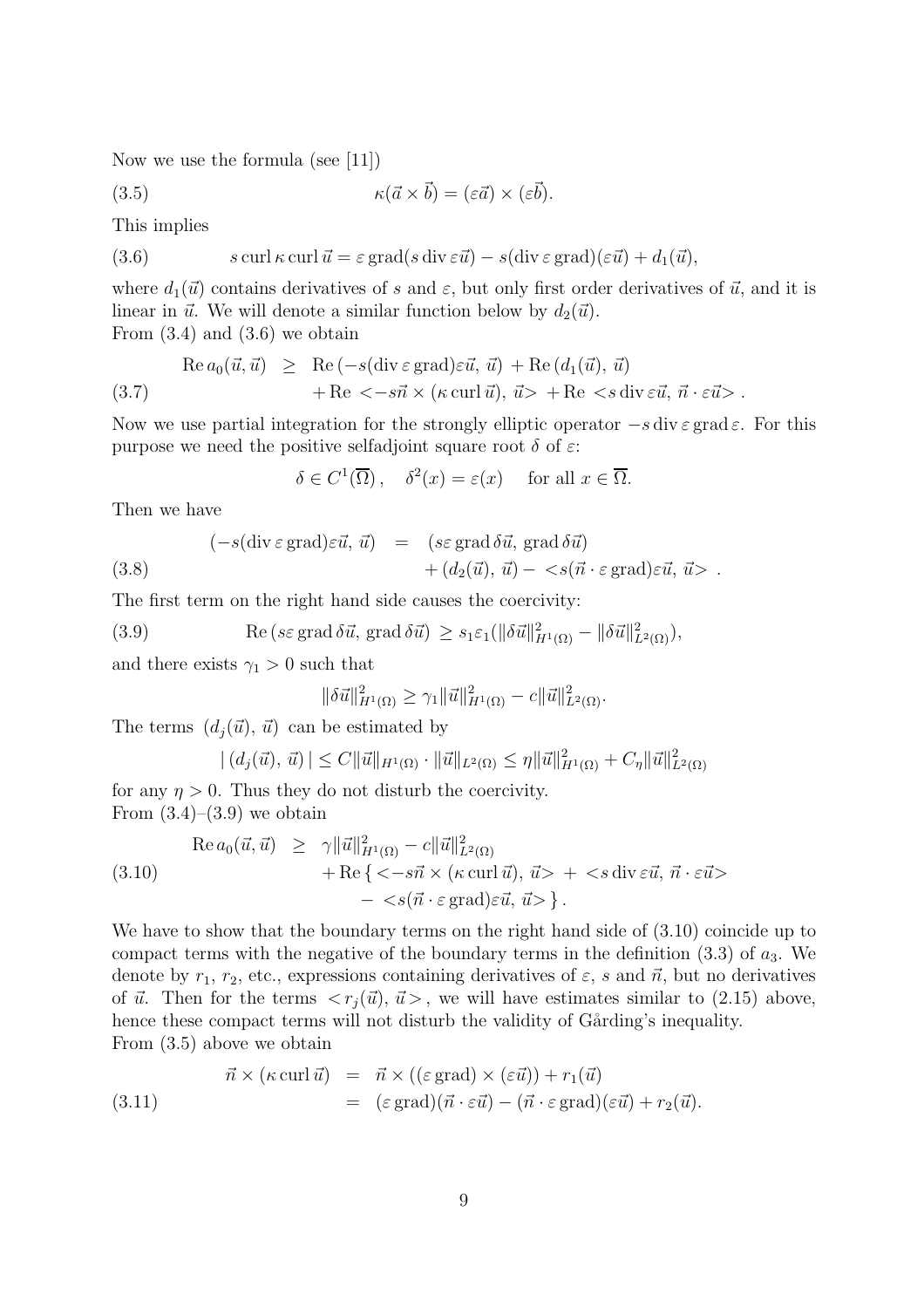This gives for the boundary term

$$
\langle -s\vec{n} \times (\kappa \operatorname{curl} \vec{u}), \vec{u} \rangle + \langle s \operatorname{div} \vec{e}\vec{u}, \vec{n} \cdot \vec{e}\vec{u} \rangle - \langle s(\vec{n} \cdot \vec{\varepsilon} \operatorname{grad})\vec{e}\vec{u}, \vec{u} \rangle
$$
  
\n
$$
= \langle s \operatorname{div} \vec{e}\vec{u}, \vec{n} \cdot \vec{e}\vec{u} \rangle - \langle s \operatorname{grad}(\vec{n} \cdot \vec{e}\vec{u}), \vec{e}\vec{u} \rangle - \langle r_2(\vec{u}), \vec{u} \rangle
$$
  
\n
$$
= \langle \operatorname{div}_{\top} (s\vec{e}\vec{u})_{\top}, \vec{n} \cdot \vec{e}\vec{u} \rangle - \langle \operatorname{grad}_{\top} (\vec{n} \cdot \vec{e}\vec{u}), s(\vec{e}\vec{u})_{\top} \rangle + \langle r_3(\vec{u}), \vec{u} \rangle.
$$

In the latter equality we wrote  $\varepsilon\vec{u} = (\varepsilon\vec{u})_{\top} + \vec{n}(\vec{n} \cdot \varepsilon\vec{u})$  in the second term and used the definition (2.3) of div<sub>⊤</sub> which shows that the terms  $\langle s\partial_n(\varepsilon\vec{u})_n, (\varepsilon\vec{u})_n \rangle$  cancel.

Now the form of the boundary terms achieved in (3.12) is already similar to those in the definition (2.7) of  $a_1$ . In fact, for  $s = \varepsilon = 1$ , they coincide with those in (2.7). We could have defined  $a_3$  using the boundary terms from  $(3.12)$  which are simpler in form than those of (3.3), and they contain only tangential derivatives, too. We would not consider this satisfactory, however, because the tangential components  $(\varepsilon\vec{u})_\top$  appearing in (3.12) also contain the normal component of  $\vec{u}$ . Thus it is not true in general that the boundary terms in  $(3.12)$  vanish on the space X.

By definition of  $\vec{u}_{\varepsilon}$  and (3.5) we have

(3.13) 
$$
\vec{u}_{\varepsilon} = \frac{-s}{\vec{n} \cdot \varepsilon \vec{n}} \vec{n} \times ((\varepsilon \vec{n}) \times (\varepsilon \vec{u})) = \frac{-s}{\vec{n} \cdot \varepsilon \vec{n}} (\vec{n} \cdot \varepsilon \vec{u}) \varepsilon \vec{n} + s \varepsilon \vec{u}.
$$

This gives for the first boundary term in (3.3) for  $\vec{u} = \vec{v}$ 

$$
\langle \text{grad}_{\top}(\vec{n} \cdot \varepsilon \vec{u}), \, \vec{u} \rangle = \langle \frac{-s}{\vec{n} \cdot \varepsilon \vec{n}} (\vec{n} \cdot \varepsilon \text{ grad})(\vec{n} \cdot \varepsilon \vec{u}), \, \vec{n} \cdot \varepsilon \vec{u} \rangle + \langle s \text{ grad}(\vec{n} \cdot \varepsilon \vec{u}), \, \varepsilon \vec{u} \rangle.
$$

From (3.13) follows for the term div<sub>⊤</sub>  $\vec{u}_{\varepsilon}$ :

(3.14)  
\n
$$
\begin{array}{rcl}\n\operatorname{div}_{\top} \vec{u}_{\varepsilon} & = & \operatorname{div} \vec{u}_{\varepsilon} + r_4(\vec{u}) \\
& = & \frac{-s}{\vec{n} \cdot \varepsilon \vec{n}} \operatorname{div}((\vec{n} \cdot \varepsilon \vec{u}) \varepsilon \vec{n}) + s \operatorname{div} \varepsilon \vec{u} + r_5(\vec{u}) \\
& = & \frac{-s}{\vec{n} \cdot \varepsilon \vec{n}} \left( \vec{n} \cdot \varepsilon \operatorname{grad} \right) (\vec{n} \cdot \varepsilon \vec{u}) + s \operatorname{div} \varepsilon \vec{u} + r_6(\vec{u}).\n\end{array}
$$

Hence the two boundary terms in (3.3) together give

(3.15) 
$$
\langle \text{grad}_{\top}(\vec{n} \cdot \varepsilon \vec{u}), \vec{u}_{\varepsilon} \rangle - \langle \text{div}_{\top} \vec{u}_{\varepsilon}, \vec{n} \cdot \varepsilon \vec{u} \rangle = \langle s \text{ grad}(\vec{n} \cdot \varepsilon \vec{u}), \varepsilon \vec{u} \rangle - \langle s \text{ div } \varepsilon \vec{u}, \vec{n} \cdot \varepsilon \vec{u} \rangle + \langle r_{7}(\vec{u}), \vec{u} \rangle,
$$

and this coincides with the negative of (3.12) up to compact terms. Therefore, taking  $(3.10)$ ,  $(3.12)$  and  $(3.15)$  together, we obtain the desired Gårding inequality for  $a_3$ .

### 4 Polyhedra and piecewise smooth domains

In this section we want to show that all previous theorems remain true for piecewise smooth domains.

By a piecewise smooth domain we mean here the image of a polyhedron in  $\mathbb{R}^3$  under a  $C^{1,1}$  mapping. The statement needs some explanation, because on a piecewise smooth domain the tangential and normal components of even a smooth vector field are in general discontinuous and therefore the tangential derivatives appearing in the definitions of the various bilinear forms need to be explained. Of course, also the proofs as given above will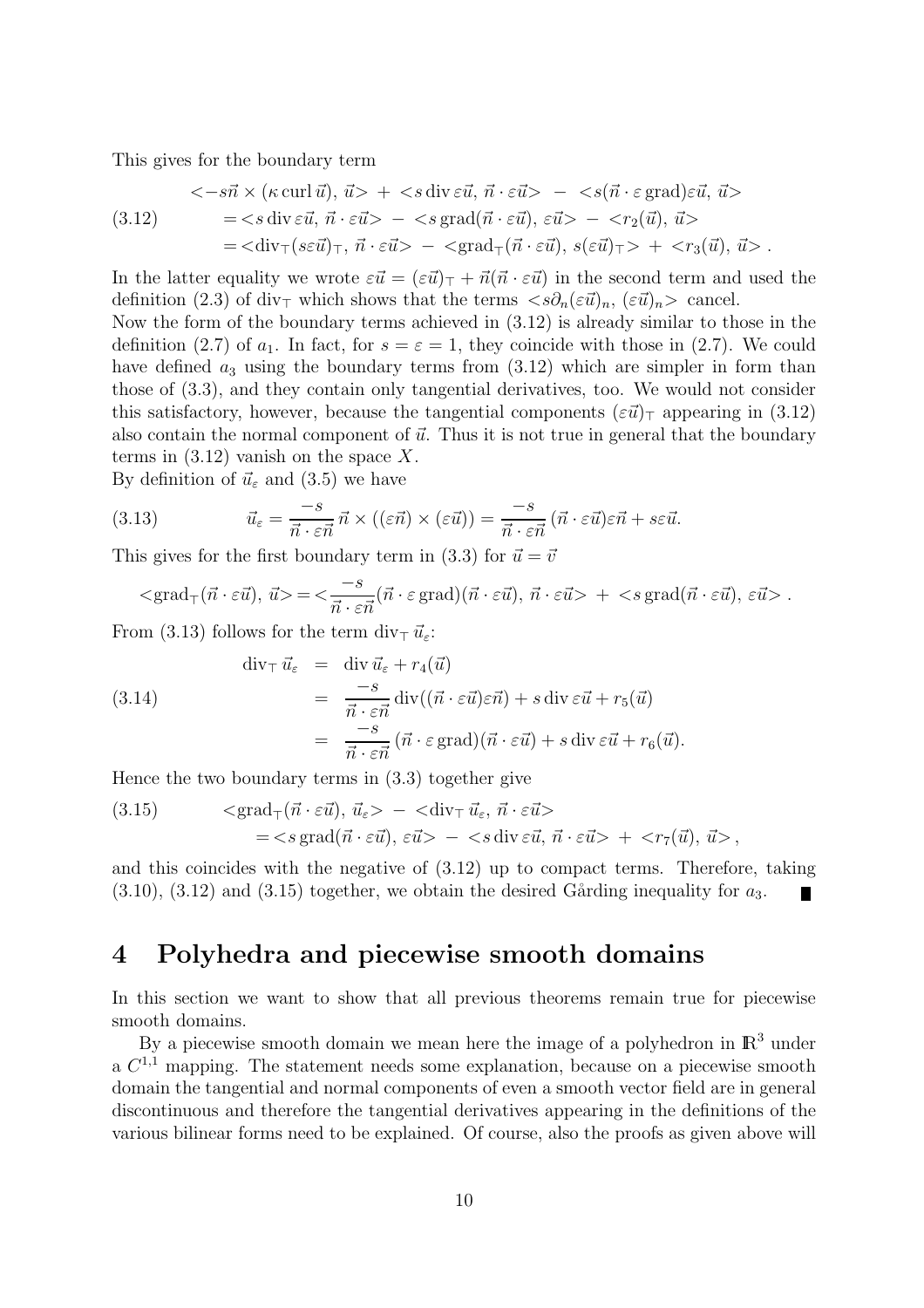not work, because one of the main tools, namely the extension of the normal vector field  $\vec{n}$  to a neighborhood of Γ, is in general not available.

The piecewise smooth boundary  $\Gamma$  is, however, composed of smooth  $(C^{1,1})$  faces  $\Gamma^j$ ,  $j = 1, \ldots, J: \Gamma = \bigcup_{j=1}^{J} \overline{\Gamma^{j}}$ , such that  $\Gamma \setminus \bigcup \Gamma^{j}$  is the union of all corners and edges of Γ. On each face  $\Gamma^j$ , the normal  $\vec{n}$  is Lipschitz continuous and can be extended to a neighborhood of  $\Gamma^j$ . Thus on each face separately, the quantities needed in the statements of the theorems make sense. For example, in the definition  $(2.7)$  of  $a_1(\vec{u}, \vec{v})$ , we now interpret  $\langle \text{grad } u_n, \vec{v}_T \rangle$  as  $\sum$ J  $j=1$  $\langle \text{grad } u_n, \vec{v}_T \rangle_j$ , where  $\langle \cdot, \cdot \rangle_j$  denotes the extension of the  $L^2$  scalar product on  $\Gamma^j$ :

(4.1) 
$$
\langle \operatorname{grad} u_n, \vec{v}_T \rangle_j := \int_{\Gamma^j} \operatorname{grad}_T u_n \cdot \overline{\vec{v}_T} ds.
$$

The first Green formulas (1.6), (1.7), (1.8) are, of course, valid for any Lipschitz domain. The only formula that is definitely not true in general is the formula (2.5) for partial integration on the boundary.

Instead of repeating the proofs of all the theorems for piecewise smooth domains, we present a stronger version of Theorem 2.1 for the case of a polyhedron and leave its generalization to  $C^{1,1}$  images of polyhedra as well as the generalizations of Theorems 2.4 and 3.1 to the reader.

If  $\Omega$  is a polyhedron, then the faces  $\Gamma^j$  are subsets of planes. Therefore the normal on each  $\Gamma^j$  is constant.

**Theorem 4.1** Let  $\Omega$  be a polyhedron and let  $a_4(\vec{u}, \vec{v})$  be defined by

(4.2) 
$$
a_4(\vec{u}, \vec{v}) := (\text{curl } \vec{u}, \text{curl } \vec{v}) + (\text{div } \vec{u}, \text{div } \vec{v}) + \sum_{j=1}^J \{ \langle \text{grad}_{\top} u_n, \vec{v}_{\top} \rangle_j - \langle \text{div}_{\top} \vec{u}_{\top}, v_n \rangle_j \}.
$$

Then for all  $\vec{u}, \vec{v} \in H^1(\Omega)$ 

(4.3) 
$$
a_4(\vec{u}, \vec{v}) = (\text{grad } \vec{u}, \text{grad } \vec{v}).
$$

**Proof.** The right hand side of (4.3) is continuous on  $H^1(\Omega)$ , and the left hand side is, according to (4.1), defined by continuous extension from the case of smooth functions. Therefore it suffices to show (4.3) for  $\vec{u}, \vec{v} \in C^2(\overline{\Omega})$ . Since the Green formulas (1.8) and  $(2.12)$  hold and the boundary data are continuous on each face  $\Gamma^j$ , we obtain

$$
a_4(\vec{u}, \vec{v}) = (-\Delta \vec{u}, \vec{v}) - <\vec{n} \times \text{curl } \vec{u} - \text{grad}_{\top} u_n, \vec{v}_{\top} > + <\text{div } \vec{u} - \text{div}_{\top} \vec{u}_{\top}, v_n >(4.4) = (\text{grad } \vec{u}, \text{grad } \vec{v}) - <\partial_n \vec{u}, \vec{v} >
$$

$$
- <\vec{n} \times \text{curl } \vec{u} - \text{grad}_{\top} u_n, \vec{v}_{\top} > + <\text{div } \vec{u} - \text{div}_{\top} \vec{u}_{\top}, v_n > .
$$

Now on each face  $\Gamma^j$ , the normal  $\vec{n}$  is a constant vector. Therefore on  $\Gamma^j$  (compare (2.4), (2.9))

$$
\operatorname{div}_{\top} \vec{u}_{\top} = \operatorname{div} \vec{u} - \partial_n u_n
$$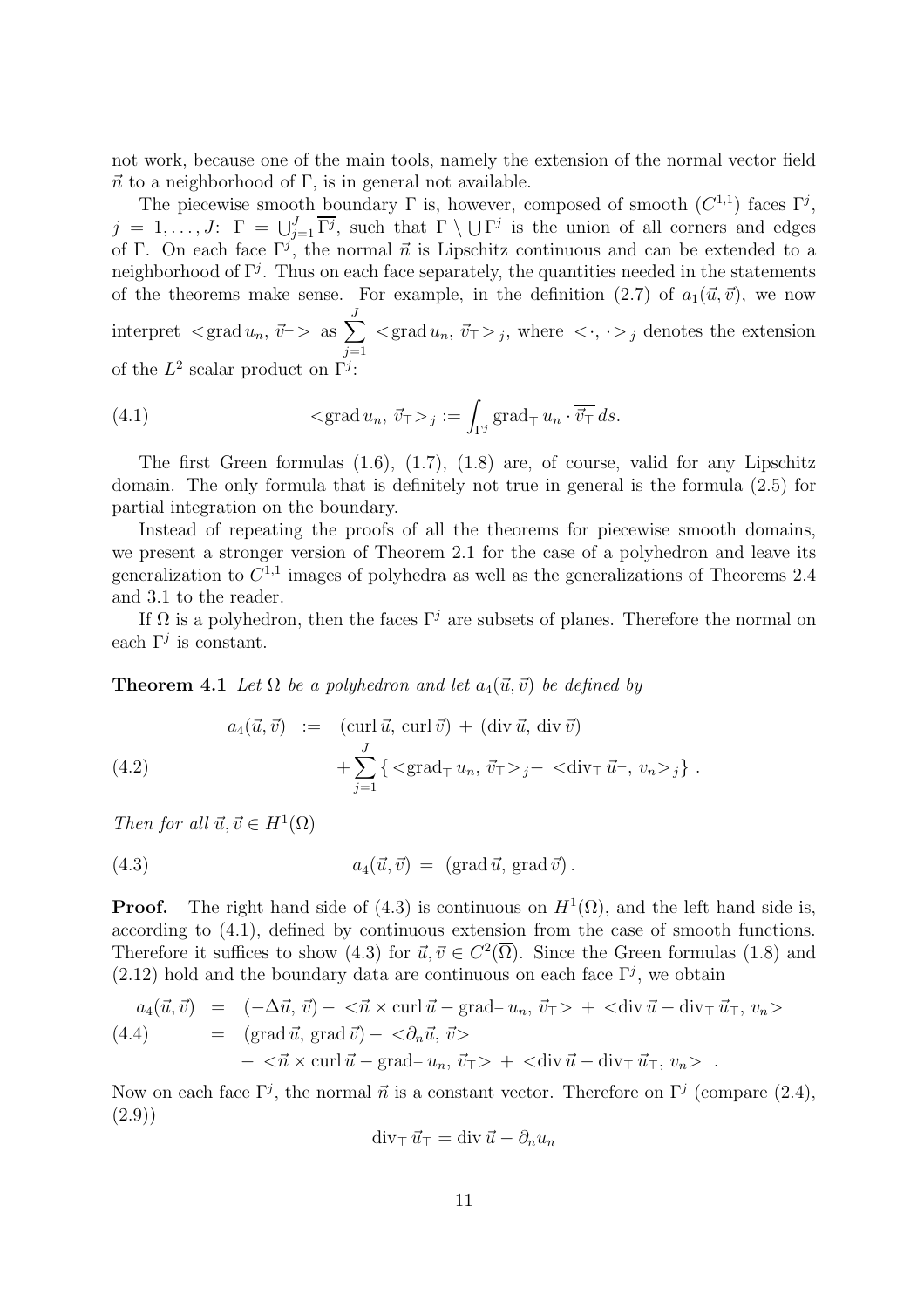$$
\operatorname{grad} u_n = \vec{n} \times \operatorname{curl} \vec{u} + \partial_n \vec{u},
$$

hence with  $\vec{n} \cdot \partial_n \vec{u} = \partial_n u_n$  on  $\Gamma^j$  we obtain

$$
-(\vec{n} \times \operatorname{curl} \vec{u} - \operatorname{grad}_{\top} u_n) \cdot \overline{\vec{v}_{\top}} = \partial_n \vec{u} \cdot \overline{\vec{v}_{\top}} = \partial_n \vec{u} \cdot \overline{\vec{v}} - (\partial_n u_n) \overline{v_n}
$$

$$
= \partial_n \vec{u} \cdot \overline{\vec{v}} - (\operatorname{div}_{\top} \vec{u} - \operatorname{div} \vec{u}) \overline{v_n}.
$$

Therefore the boundary terms cancel on each  $\Gamma^j$ , and thus (4.4) implies (4.3).

The identity (4.3) implies of course coercivity:

(4.5) 
$$
a_4(\vec{u}, \vec{u}) = ||\vec{u}||^2_{H^1(\Omega)} - ||\vec{u}||^2_{L^2(\Omega)}.
$$

Since the bilinear form  $a_4$  coincides with

$$
a_0(\vec{u}, \vec{v}) = (\text{curl } \vec{u}, \text{ curl } \vec{v}) + (\text{div } \vec{u}, \text{div } \vec{v})
$$

on the subspaces X and Y of  $H^1(\Omega)$ , one obtains as a corollary that  $a_0$  is coercive over X and Y for every polyhedron  $\Omega$  (and then also for every piecewise smooth domain  $\Omega$ ). One must be careful, however, not to mistake this coercivity result for a regularity result. It is, in general, for polyhedral  $\Omega$ , not true that every distribution  $\vec{u} \in L^2(\Omega)$  for which curl  $\vec{u} \in L^2(\Omega)$  and div  $\vec{u} \in L^2(\Omega)$  hold and either  $\vec{u}_\top = 0$  or  $\vec{n} \cdot \vec{u}$  holds on  $\Gamma$  (so that

$$
a_4(\vec{u}, \vec{u}) = a_0(\vec{u}, \vec{u}) = || \operatorname{curl} \vec{u} ||_{L^2(\Omega)}^2 + || \operatorname{div} \vec{u} ||_{L^2(\Omega)}^2
$$

is defined), is contained in  $H^1(\Omega)$ . If one denotes the Hilbert spaces of these distributions by  $H(\text{div}) \cap H_0(\text{curl})$  and  $H_0(\text{div}) \cap H(\text{curl})$ , respectively (see [9]), then the coercivity of  $a_4$  implies that X (with the  $H^1(\Omega)$  norm) is a closed subspace of  $H(\text{div}) \cap H_0(\text{curl})$  and Y is a closed subspace of  $H_0(\text{div}) \cap H(\text{curl})$ , and that the two norms are equivalent on these subspaces, but in general these are genuine subspaces of infinite codimension due to edge singularities.

The situation is analogous to the well-known fact (see [10]) that the quadratic form  $\|\Delta u\|_{L^2(\Omega)}^2$  is coercive over  $H^2(\Omega)$  for every polyhedron and every convex domain in  $\mathbb{R}^n$ , whereas the corresponding  $H^2$  regularity result holds for convex and smooth domains, but not for general polyhedra.

## References

- [1] A. Bendali. Numerical analysis of the exterior boundary value problem for the time-harmonic Maxwell equations by a boundary finite element method. Part I: The continuous problem. Math. Comp. 43 (1984) 29–46.
- [2] A. Bendali. Numerical analysis of the exterior boundary value problem for the time-harmonic Maxwell equations by a boundary finite element method. Part II: The discrete problem. Math. Comp. 43 (1984) 47–68.
- [3] M. COSTABEL. Starke Elliptizität von Randintegraloperatoren erster Art. Habilitationsschrift, Technische Hochschule Darmstadt 1984.

and